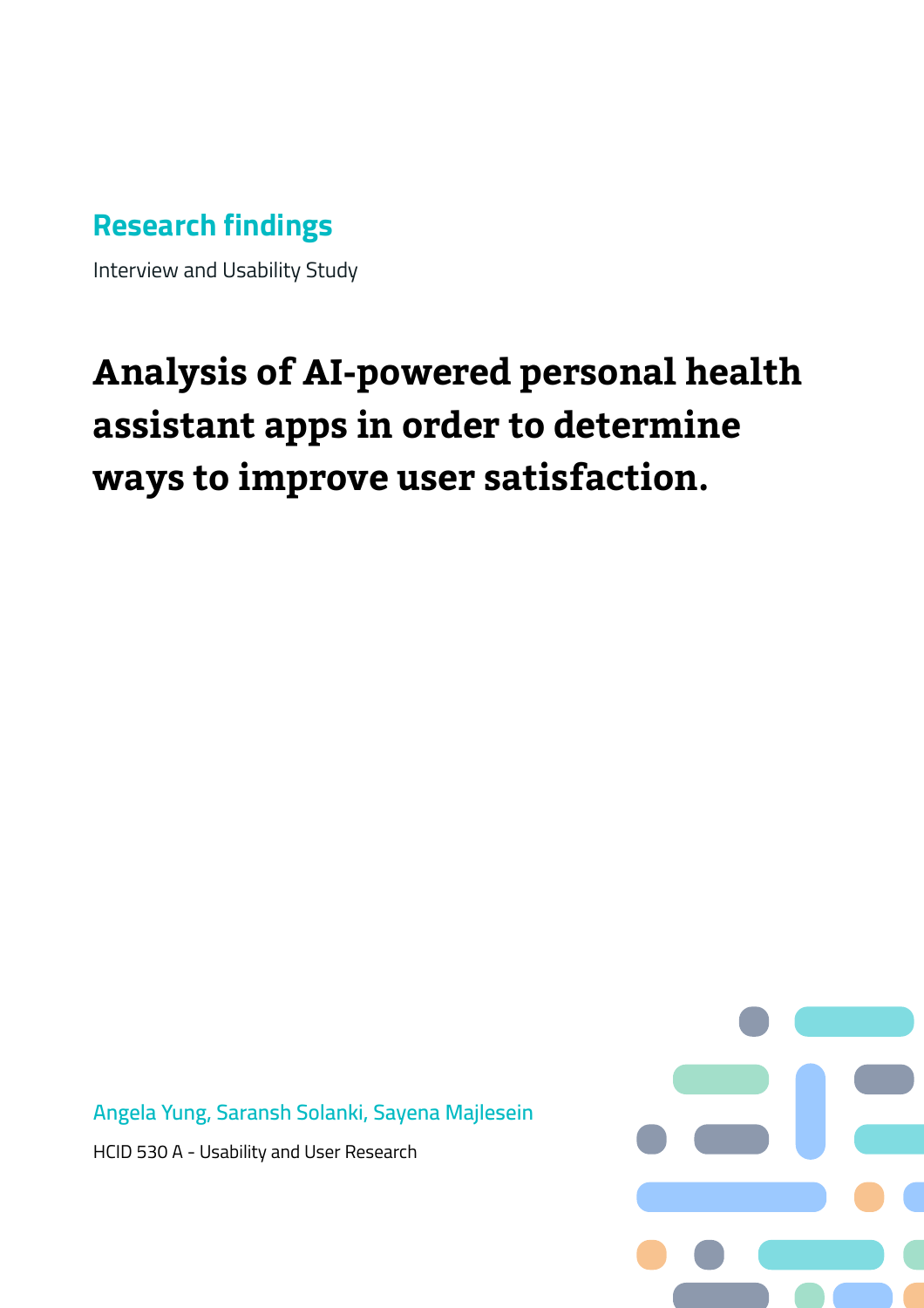## **Content**

| <b>Summary</b>                       |  |
|--------------------------------------|--|
| Introduction                         |  |
| Objective of the research study      |  |
| Recruitment and participant profiles |  |

## **Methodology**

| Research methods | 5. |
|------------------|----|
| Data collection  |    |

## **Analysis of data**

| Interview       | 8  |
|-----------------|----|
| Usability study | 10 |

| <b>Insights and recommendations</b> |  |
|-------------------------------------|--|
|-------------------------------------|--|

# **Conclusion**

**20**

**21**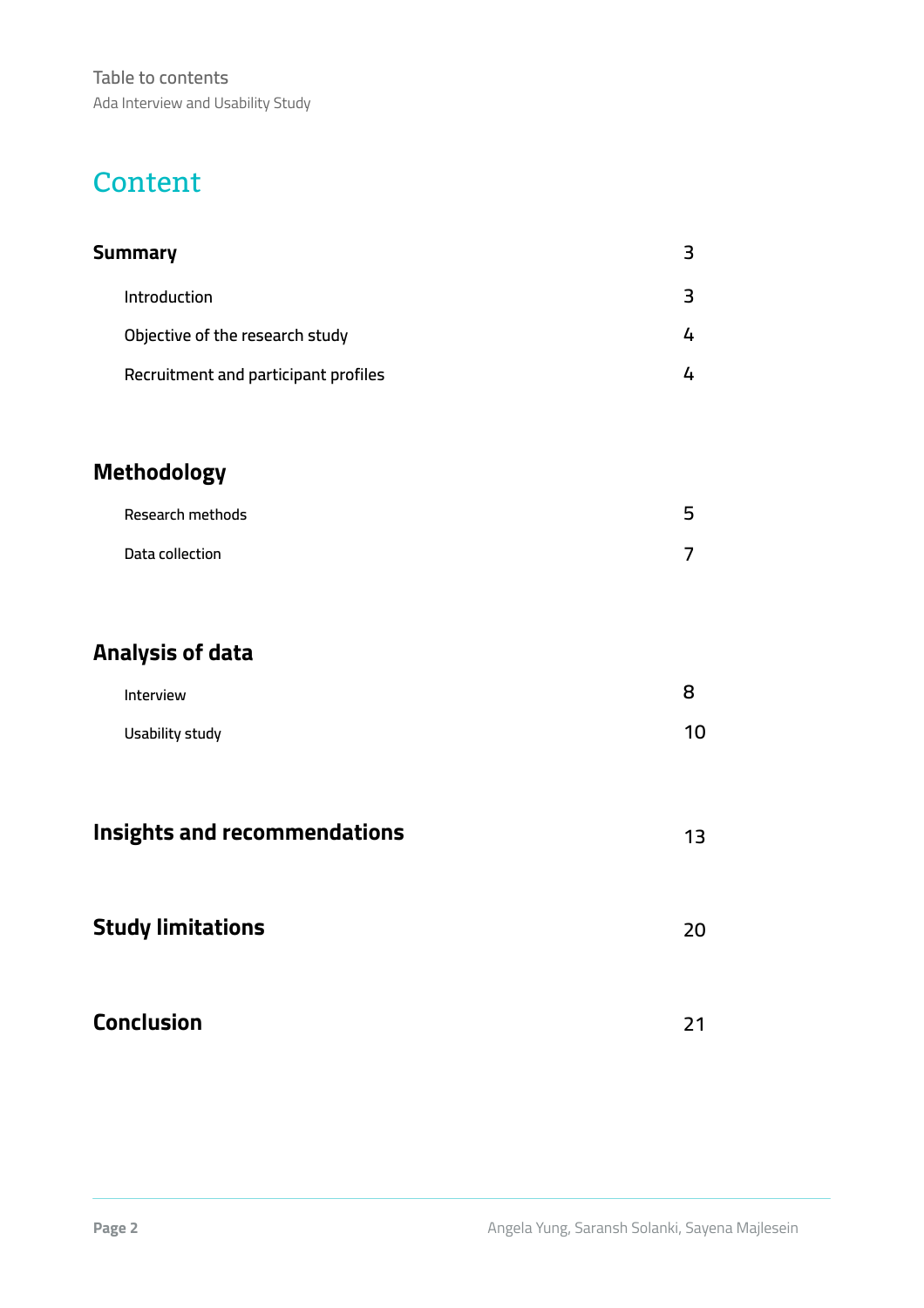# Introduction

A chatbot, by definition, is a software system which can interact or "chat" with a human user in natural language. For our research study, we focused on AI-powered chatbots and their role as virtual health assistants. Ada, an AIpowered health assistant, claims to be an app that is able to bring personalized healthcare to its users. It is marketed as a "smart phone-doctor app". [1]

The doctor-patient relationship is a vital component of the healthcare system, and its effectiveness directly impacts the quality of care, achievement of a successful treatment, and patient satisfaction. [2] In order to replicate the real-life doctor experience, using these apps would need to feel as though the user is developing a similar rapport.

We aimed to look into the success of such health assistants to replicate the real-life doctor experience, the situations when usage of these apps are most effective, and the underlying reasons which make patients not trust them. In order to do this, we gathered information about users' experiences with both their General Practitioner (GP) and the health assistant app.

### **References**

- Brown, A. (2018). This Startup Wants To Replace Your Doctor With A Chatbot. Retrieved from https://www.forbes.com/sites/forbesdigitalcovers/2018/06/29/this-startup-wants-to-replace-yourdoctor-with-a-chatbot/#166349e32fe4 1
- Kaba, R., & Sooriakumaran, P. (n.d.). The evolution of the doctor-patient relationship. Retrieved from https://www.sciencedirect.com/science/article/pii/S1743919106000094  $\overline{2}$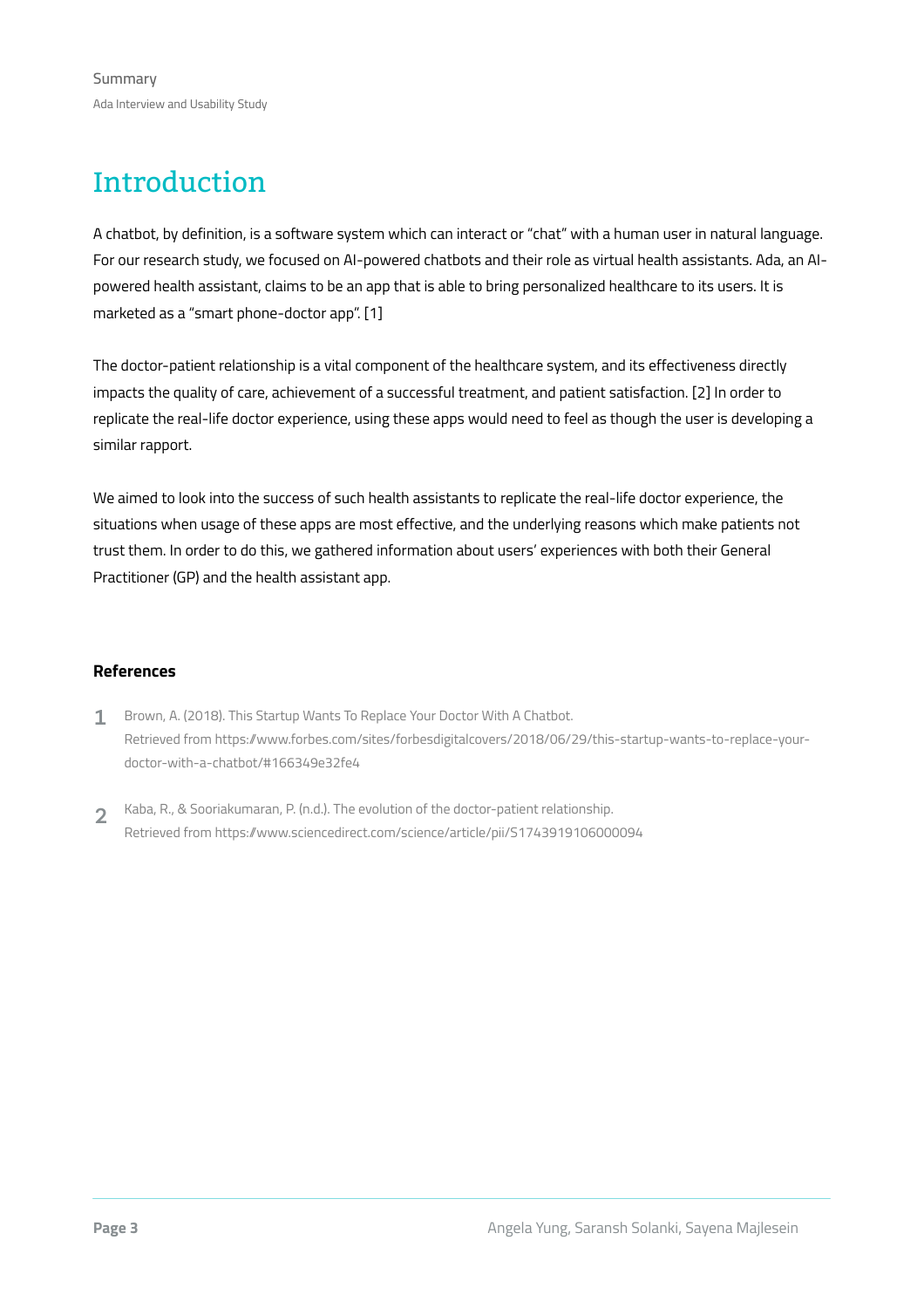# Objective of the research study

- Find out more about users of AI-powered personal health assistant apps and the situations these users find it most effective for 1
- Identify the most impactful factors that contribute to user satisfaction when using an AI-powered personal health assistant app 2
- Identify the current pain points of using an AI-powered personal health assistant app as a medical care companion 3

# Recruitment and participant profiles

All participants were recruited via a survey sent to several social media platforms. The study was comprised of 5 participants, all of which matched the following criteria:

- 18-30 years of age
- Has at least a moderate knowledge of technology
- Has access to Android or iOS devices
- Recently (in the past 3 months) visited their primary care doctor to seek medical advice
- Have used Ada in order to obtain additional medical information.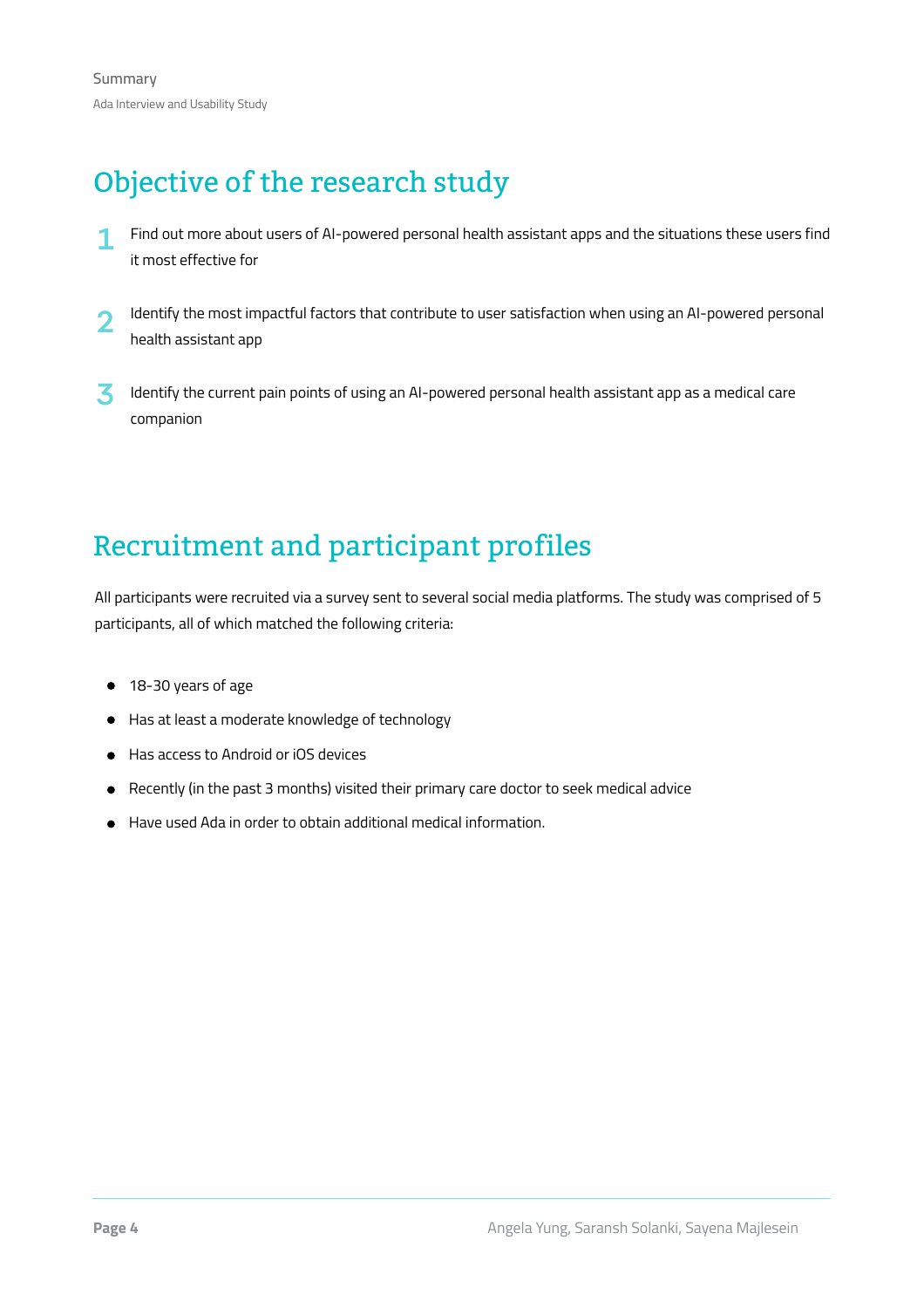# Research methods

Both, the interview and usability study, were designed to be done in-person or remotely. Zoom application was used to conduct the interview and the usability study over video calls and to record participants' phone screens.

### **Interview**

The session began with the interview which allowed us to obtain a better understanding of our users' experiences with real-life doctors. We used elements of directed storytelling to get a narrative about their experiences with finding a doctor and their most recent appointment with their GP. Participants were asked questions to about what made them use an AI personal health assistant and their experience and impressions of the app.

Information was gathered about both their experiences with real-life doctors as well as AI personal health assistants to pinpoint the major discrepancies between the two experiences.

## Usability study

After the interview, participants were instructed to remember and input the symptom(s) of their most recent condition that prompted them to see a doctor. Participants were instructed to think out loud as they walked us through the application and explained how they used the features and services. The usability study was conducted to build an effective contextual communication between our problem space and participants' experiences and interactions with AI-powered personal health assistant apps, and thus we modified the usability study to better understand participants' conceptual models towards these applications.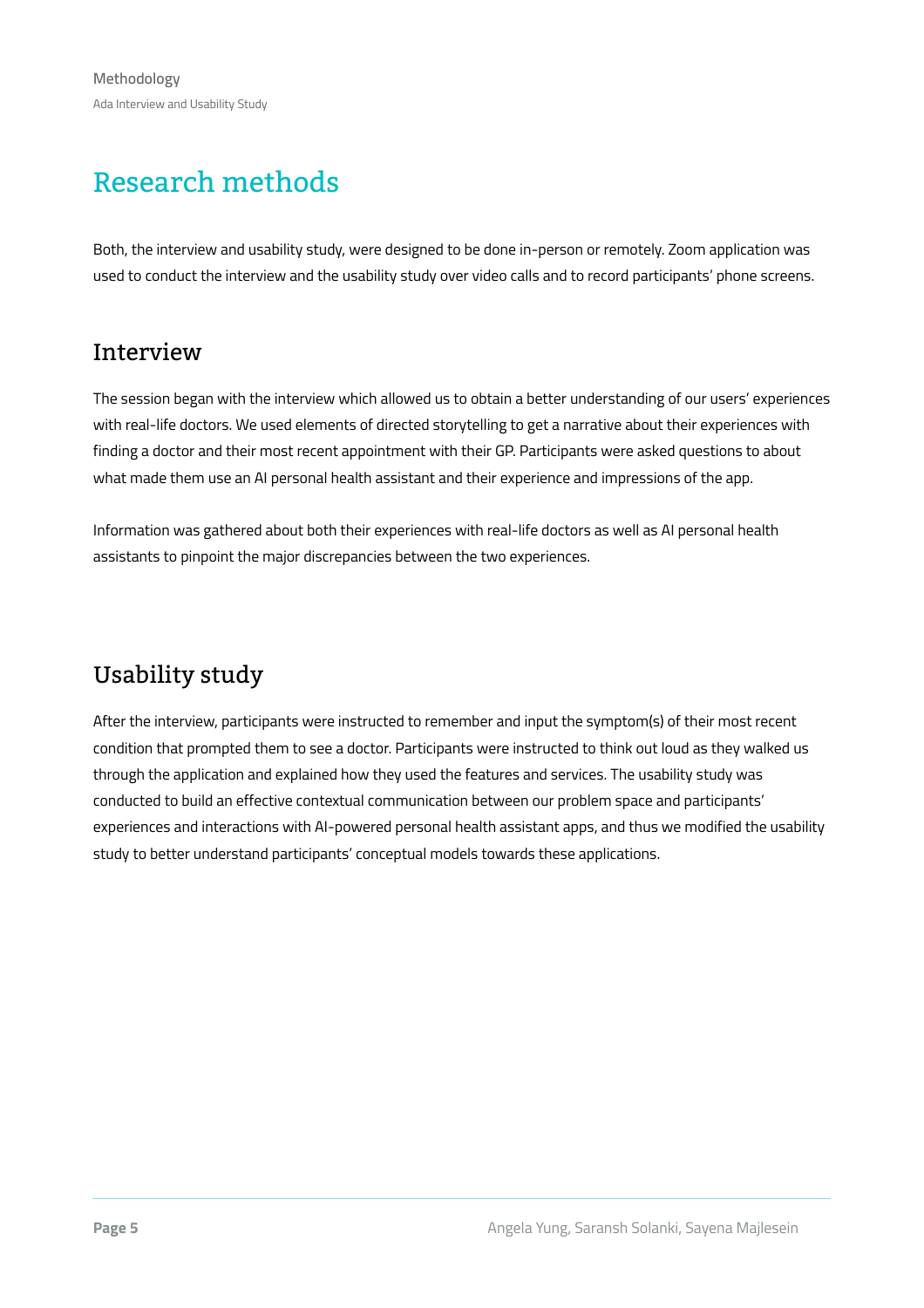1

4

6

### The scenario was broken down into 8 sub-tasks and their success criteria.

### **Open the mobile application**

The participant was able to open the app and log in to get started with the assessment.

**Locate symptom checker** The participant was able to locate the input box and rightly understand its purpose to enter symptoms. 2

**Enter required personal information**

The participant was able to understand the need to enter personal details and correctly enter them.

#### **Enter symptoms**

The participant was able to enter all of her symptoms correctly and without any confusion. She was able to understand each question asked by Ada, its purpose and how it was going to influence the assessment.

#### **View and comprehend the received response** 5

The participant saw the assessment of the symptoms from Ada. She understood it correctly and it matched with the diagnosis the doctor had done for the same symptoms.

#### **Explore the detailed diagnosis page**

The participant, if needed, entered the detailed diagnosis page and saw more details of the assessment.

7 **Close the application**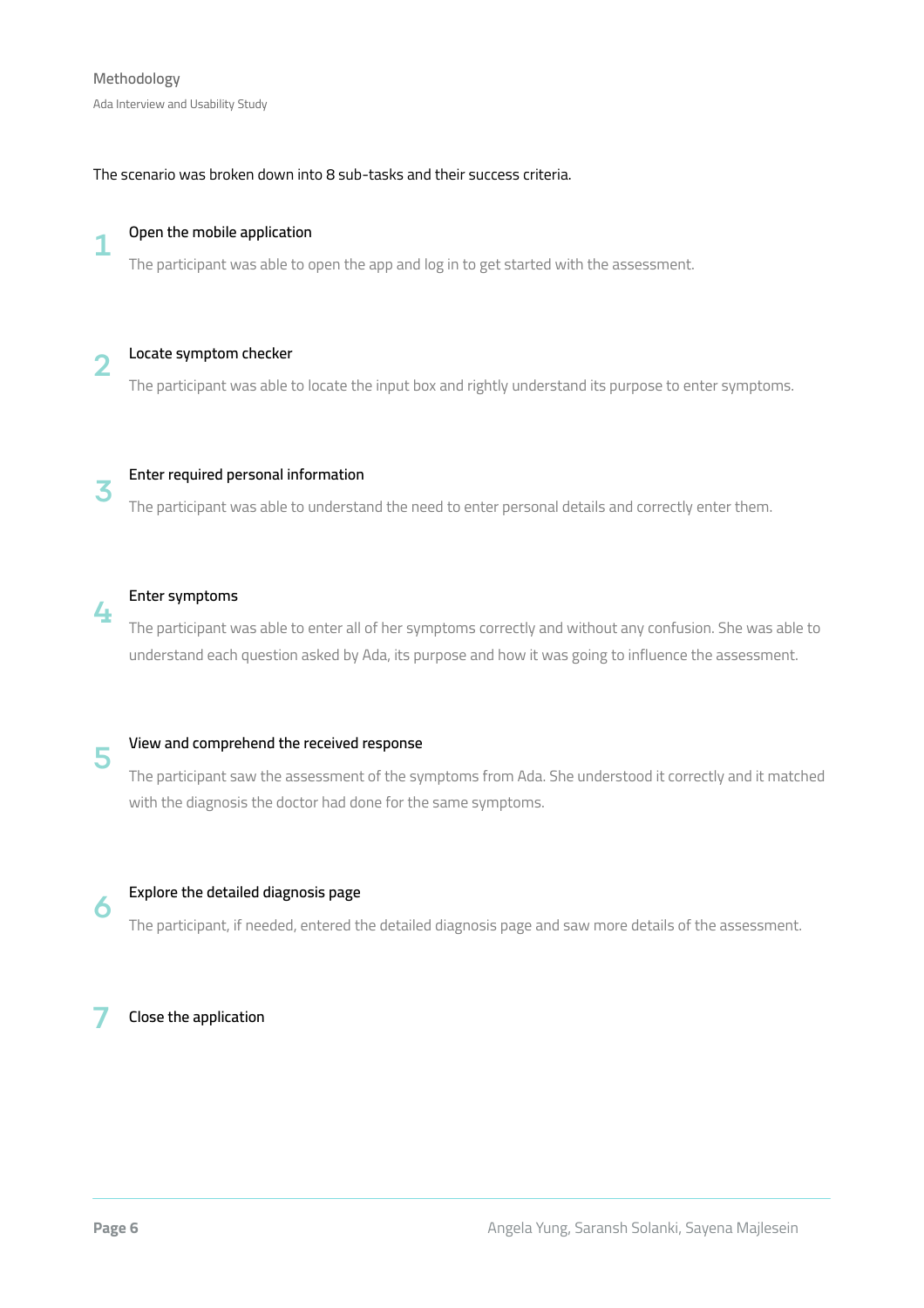After the interview and usability study users were asked following post-test questions:

- What do you think is the purpose of this app?
- How do you feel about this app?
- How much do you trust or distrust this app?
- What would make you trust this technology (in general) more?

The main objective of conducting a usability study was to understand how users were interacting with the app and whether there were any major usability issues that hindered users from having a successful interaction with the app.

## Data collection

An assistant was in charge of setting up the screen capture in order to record the user's screen during the usability test and making sure the sound recorder set up and turned on for the duration of the session. The facilitator conducted the interview and administered the usability testing exercise. During the interview and usability testing, the note taker documented quotes and notes from the participant's responses and actions.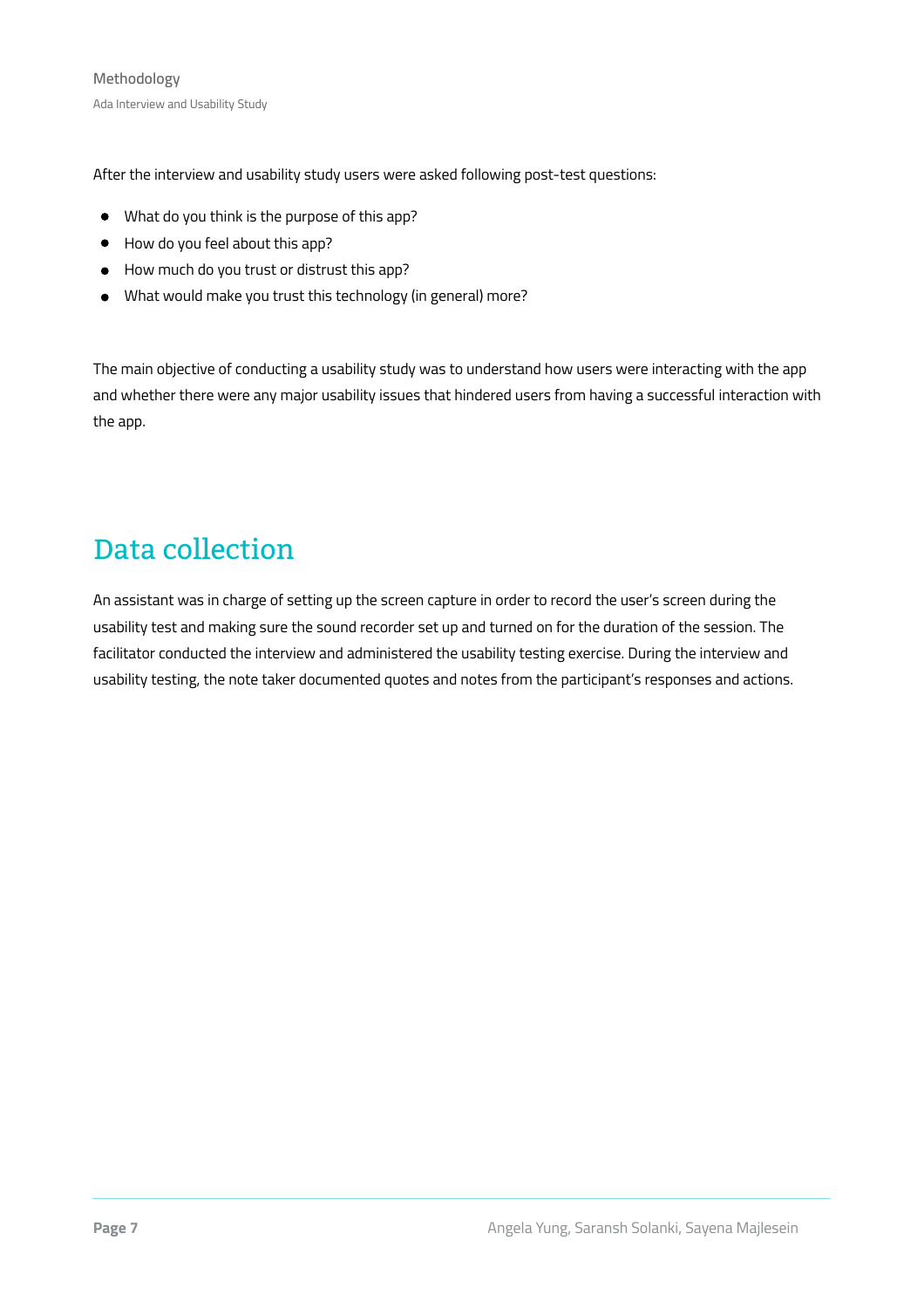# Analysis of data

## **Interview**

In the process of analyzing the interview data, the session notes were coded. After coding, we created the following affinity map for a visual representation of the results.

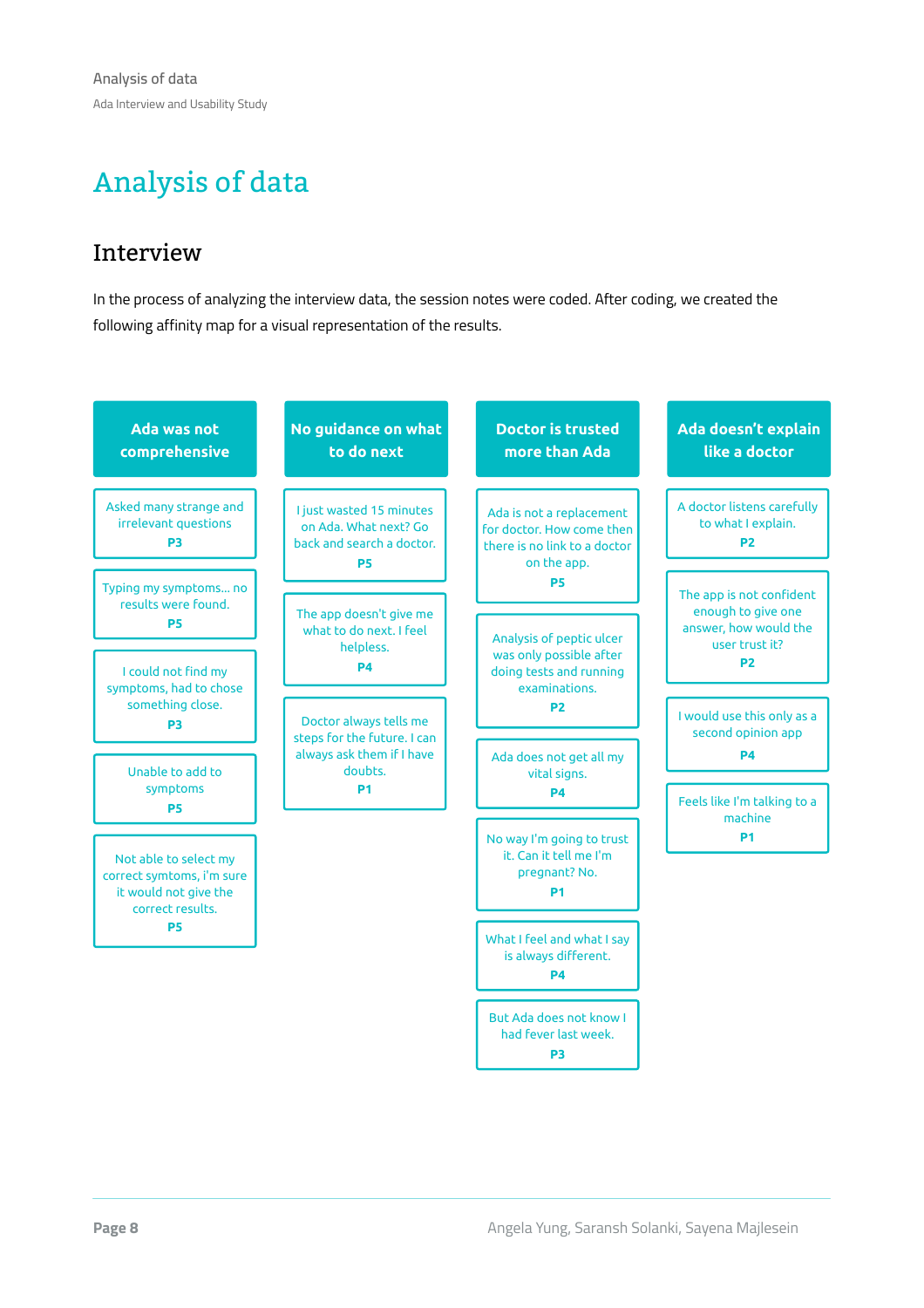### **Analysis of data**

Ada Interview and Usability Study



Ada's AI service and logical flow are among the highest rated in the field, however, Ada is a misunderstood product. The recent tech-blog coverage refers to Ada as a "smartphone doctor app", which users do not relate to. There are many facets and intricacies of a doctor-patient relationship which the AI-bot is not able to replicate. The experience felt mechanical and tech-driven rather than patient centered to the users. Ada's role in the current medical journey of a user is very ambiguous. Although Ada is currently being used by more than 3 million users across the globe, most of them turn out to be technology-savvy and the app has not yet reached mainstream adoption.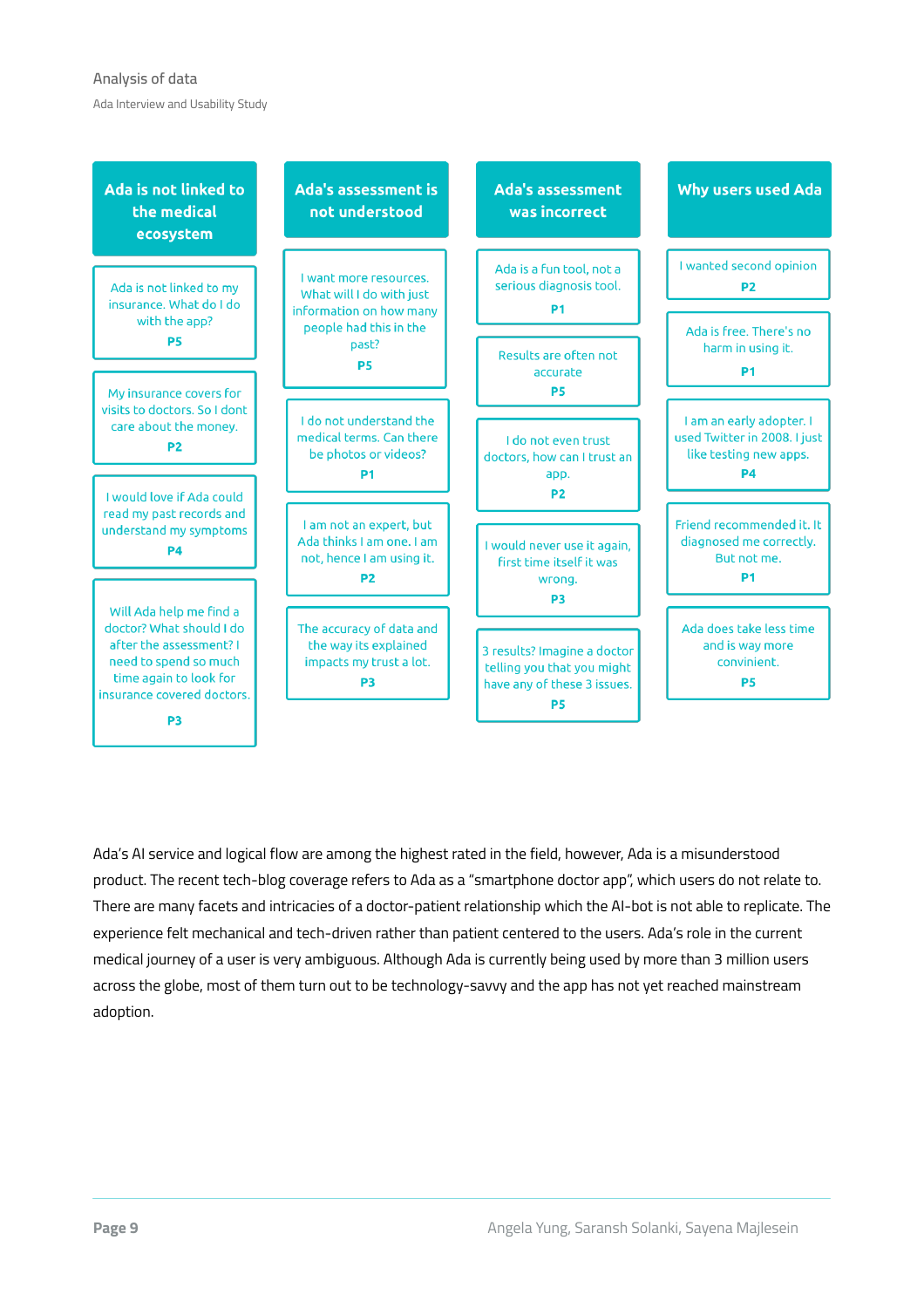**Analysis of data** Ada Interview and Usability Study

## Usability study

Following the usability study, each sub-task was analyzed based on the following success criteria and usability metrics.

### **Success criteria for each sub-task**

The sub-task was completed successfully when the participant indicated the task's goal had been obtained. If the participant was not able to complete the task or requests and received sufficient guidance from the interviewer to move forward, the sub-task was marked as unsuccessful.

### **Usability metrics**

We defined the following usability metrics and classification to better address usability issues and errors that we found in our study.

### **Critical errors**

Critical errors were unresolved errors during the process of completing the task or errors that produced an incorrect outcome.

### **Non-critical errors**

Non-critical errors were errors that the participant was able to recover from, or if not detected, did not result in incompletion of the task. These errors may have been procedural, in which the participant did not complete the scenario in the most optimal means.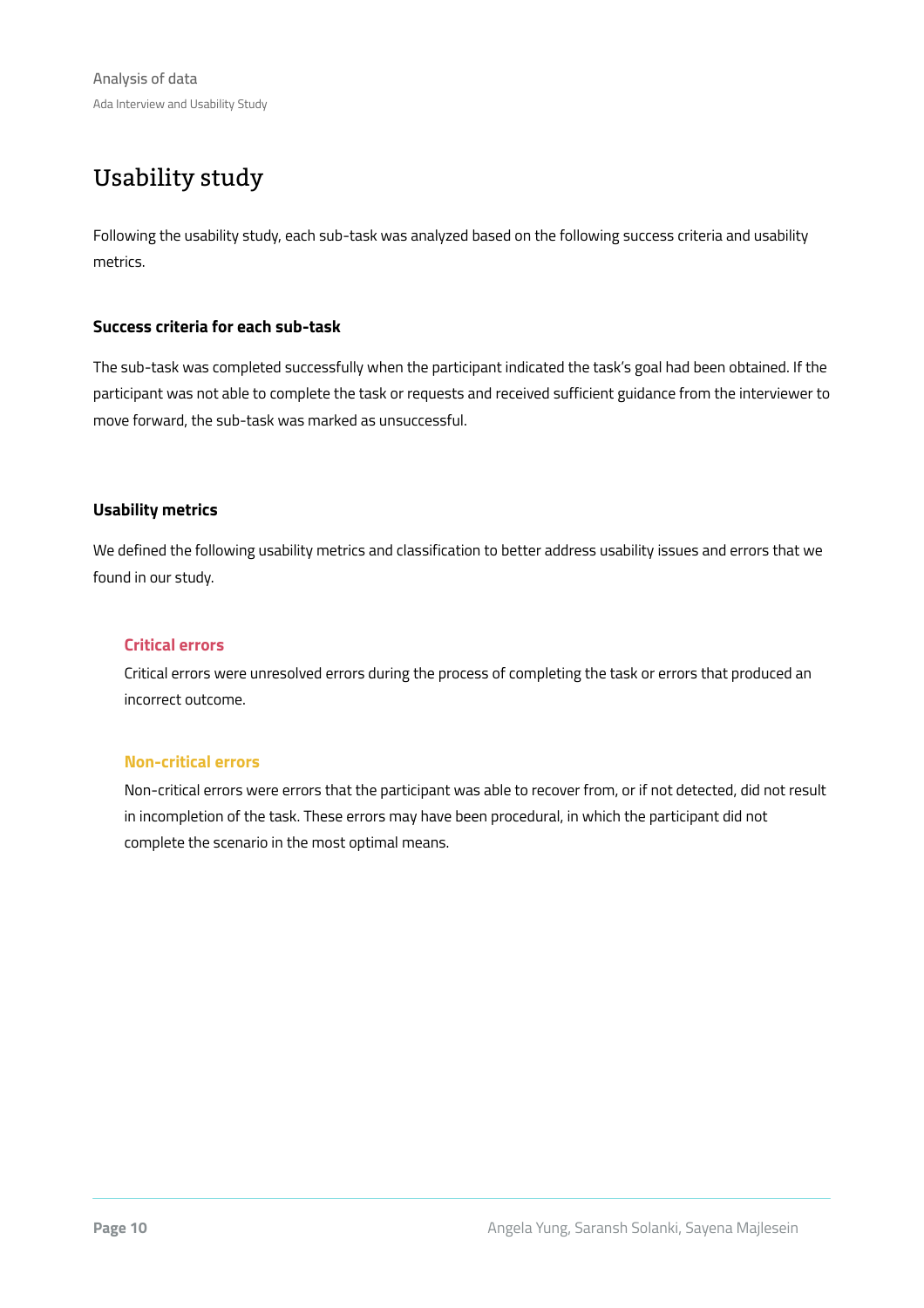**Analysis of data** Ada Interview and Usability Study

### **Sub-tasks analysis**

The scenario was broken down into 8 sub-tasks.



## **Enter symptoms** 4

Successfully completed by 1 participant

4 of the 5 participants had a query regarding how to proceed. The interviewer hence gave hints and guidance to them so that they could continue with the scenario task.

### **Issues found**

| <b>Non-critical error</b> | Only allows users to input the closest matching symptoms [4/5 participants]    |
|---------------------------|--------------------------------------------------------------------------------|
| <b>Critical error</b>     | Unable to edit old symptoms that have been previously input [3/5 participants] |
| <b>Critical error</b>     | Unable to go back to an old question without closing the app [1/5 participant] |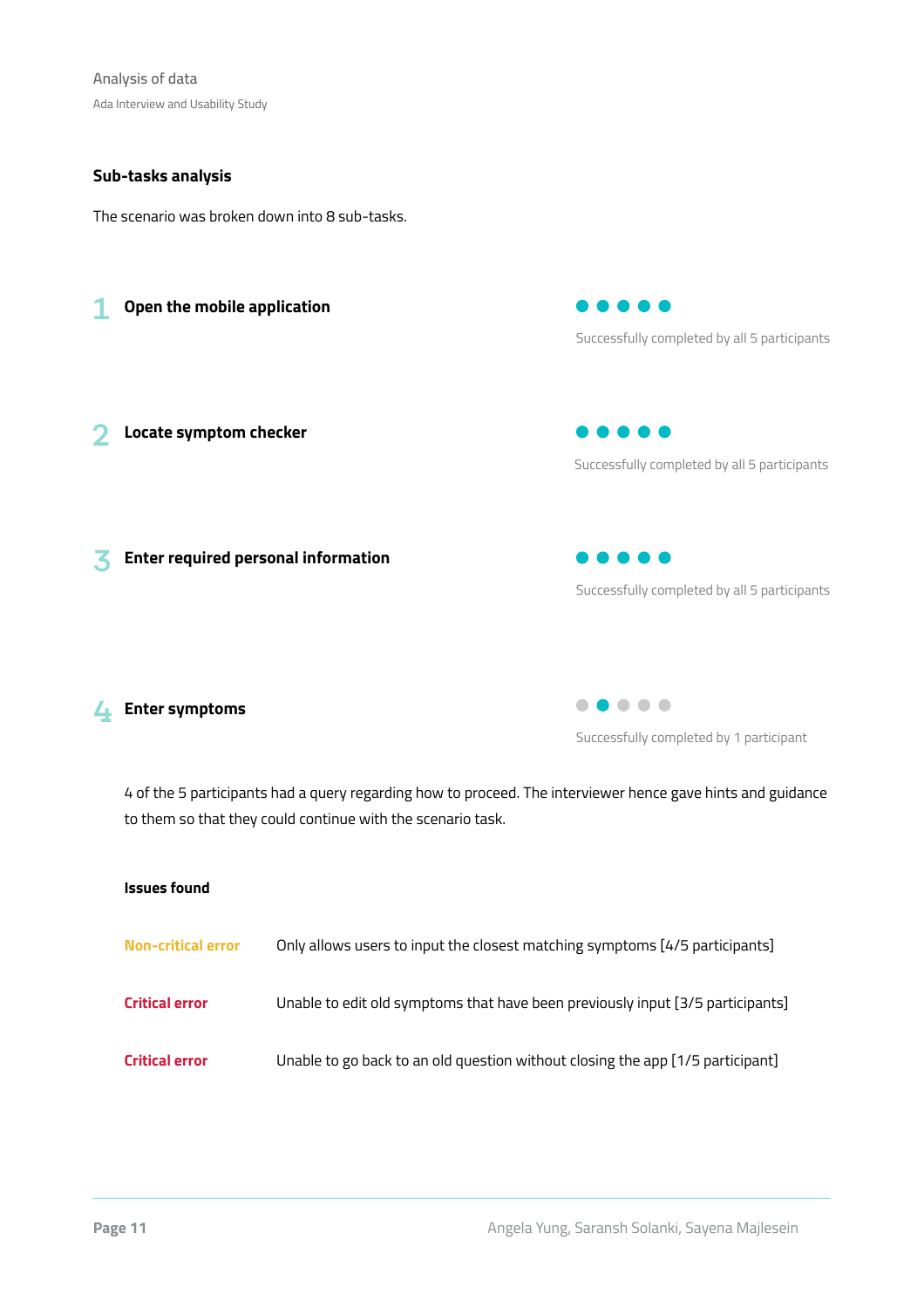#### **View and comprehend the received response** 5



Successfully completed by 2 participants

3 of 5 participants had different issues regarding the assessment.

| <b>Issues found</b>       |                                                                                                                                                            |
|---------------------------|------------------------------------------------------------------------------------------------------------------------------------------------------------|
| <b>Critical error</b>     | Ada diagnosis different from what their doctor had stated [2/5 participants]                                                                               |
| <b>Critical error</b>     | Did not understand the assessment and were looking for more insights or<br>information [2/5 participants]                                                  |
| <b>Non-critical error</b> | Needed information on how Ada come up with this assessment. Wanted to see if<br>anyone of their entered symptoms was wrongly mentioned. [1/5 participants] |

#### **Explore the detailed diagnosis pages** 6



Successfully completed by 2 participants

As it was needed by the participants, they explored Ada for detailed information about the assessment. This included them entering the detailed diagnosis results page. 3 of 5 participants wanted to see more information.

### **Issues found**

**Critical error**

The explanation by Ada was around demography and very jargonish. [1/3 participants]

7 **Close the application (Ada)**



Successfully completed by all 5 participants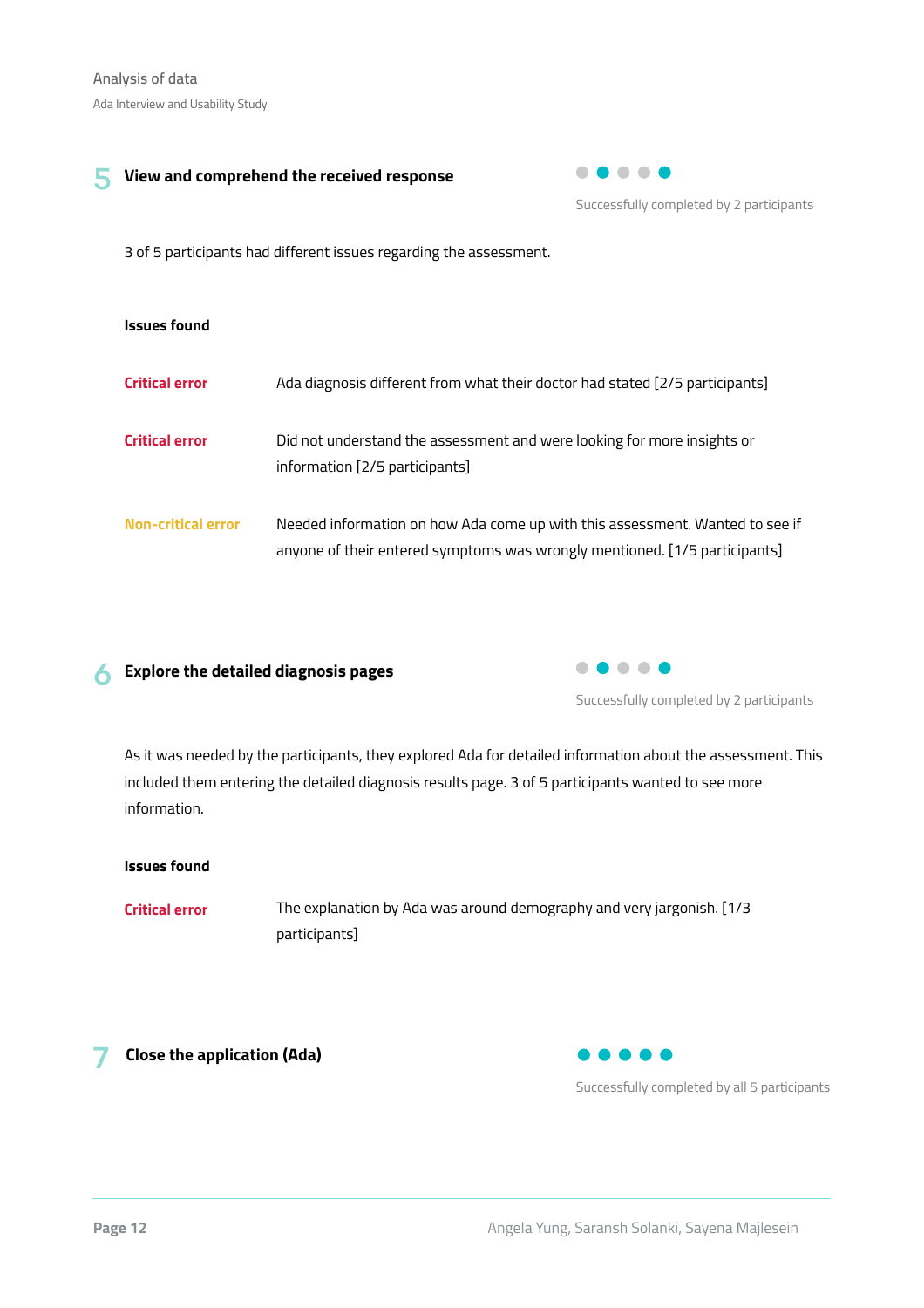# Insights and recommendations

## Recommendation Summary

- The service should support natural language conversations using voice-based conversational interface
- Enable photo and video input methods to impute symptoms and other vital signs easily and comprehensively
- Allow users to edit their previously entered symptoms easily.
- Generate easy and comprehensible demonstration of results and diagnosis using photo and video descriptions
- Provide users with tips and guides on further actions
- Store and contextually use patient's information and medical history to provide a better diagnosis
- Link the process of assessment with a real-life doctor (could be done remotely as well) to build trust in the system and the diagnosis
- The service should work alongside the current healthcare ecosystem. Link it to insurance providers, healthcare providers, and pharmacies to make the process of finding care more streamlined.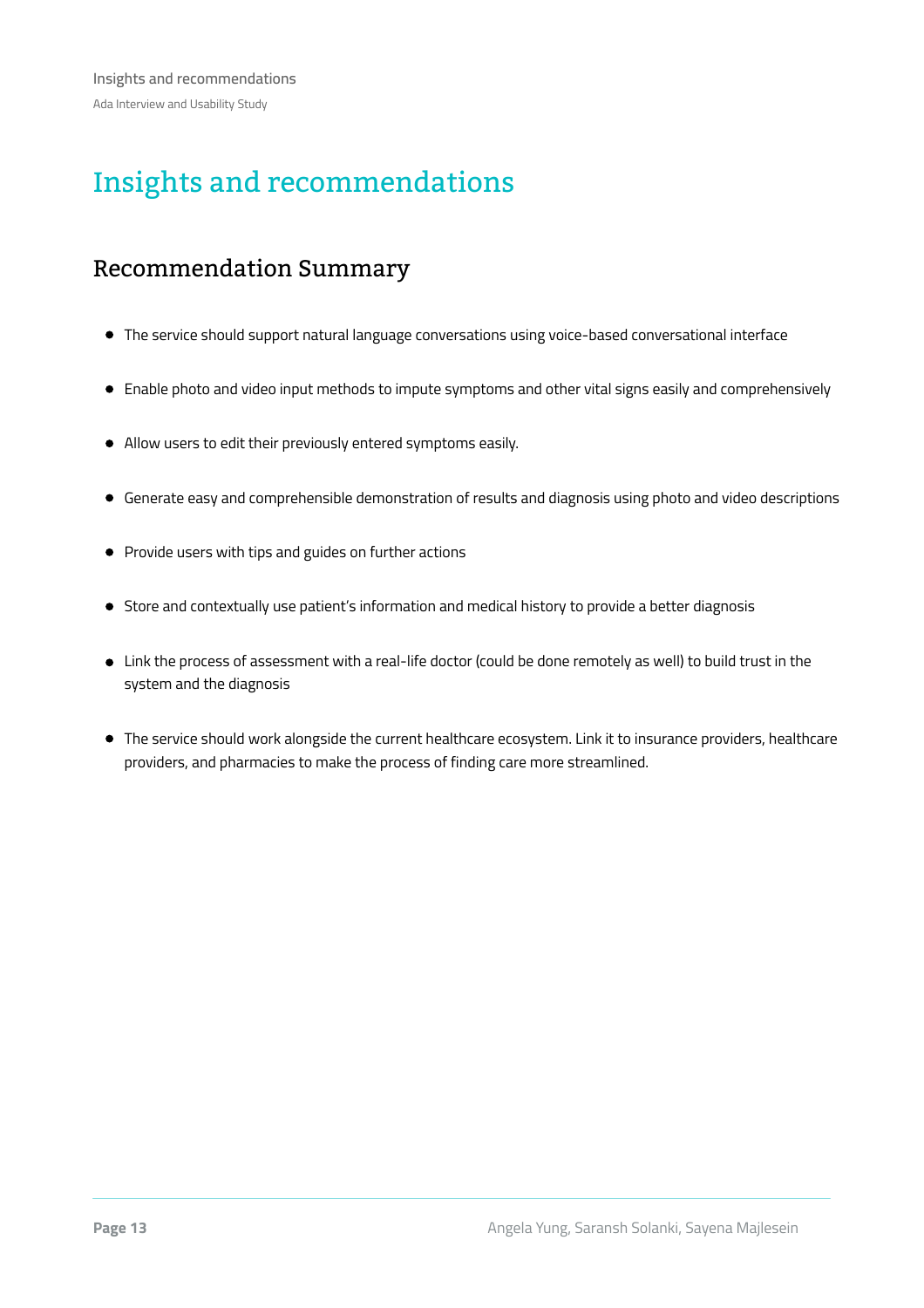## Priority rating key

Priority ratings were assigned to our recommendations in response to the insights that we found from the interviews and usability studies. This rating scale provides information on the urgency of our recommendations. The ratings are based on the following criteria:

- **Impact on the user's satisfaction** Does the solution tackle a problem that left them feeling unsatisfied with the app?
- **Frequency of users mentioning the issue** Is this a solution to a problem for many participants?

### **High priority**

This rating is an indication that the solution targets an issue which has a severe impact on the user's satisfaction and a lot of users voices similar complaints. This rating means that attention and remediation of this issue, using this recommendation, is critical.

### **Medium Priority**

This rating is an indication that the solution targets an issue which has moderate impact on a user's satisfaction and that 3-4 of our participants have voiced concerns related to this issue.

### **Low priority**

This rating is an indication that the solution targets an issue which has low impact on a user's satisfaction but was an issue mentioned by 1-2 participants. Low priority items are minor.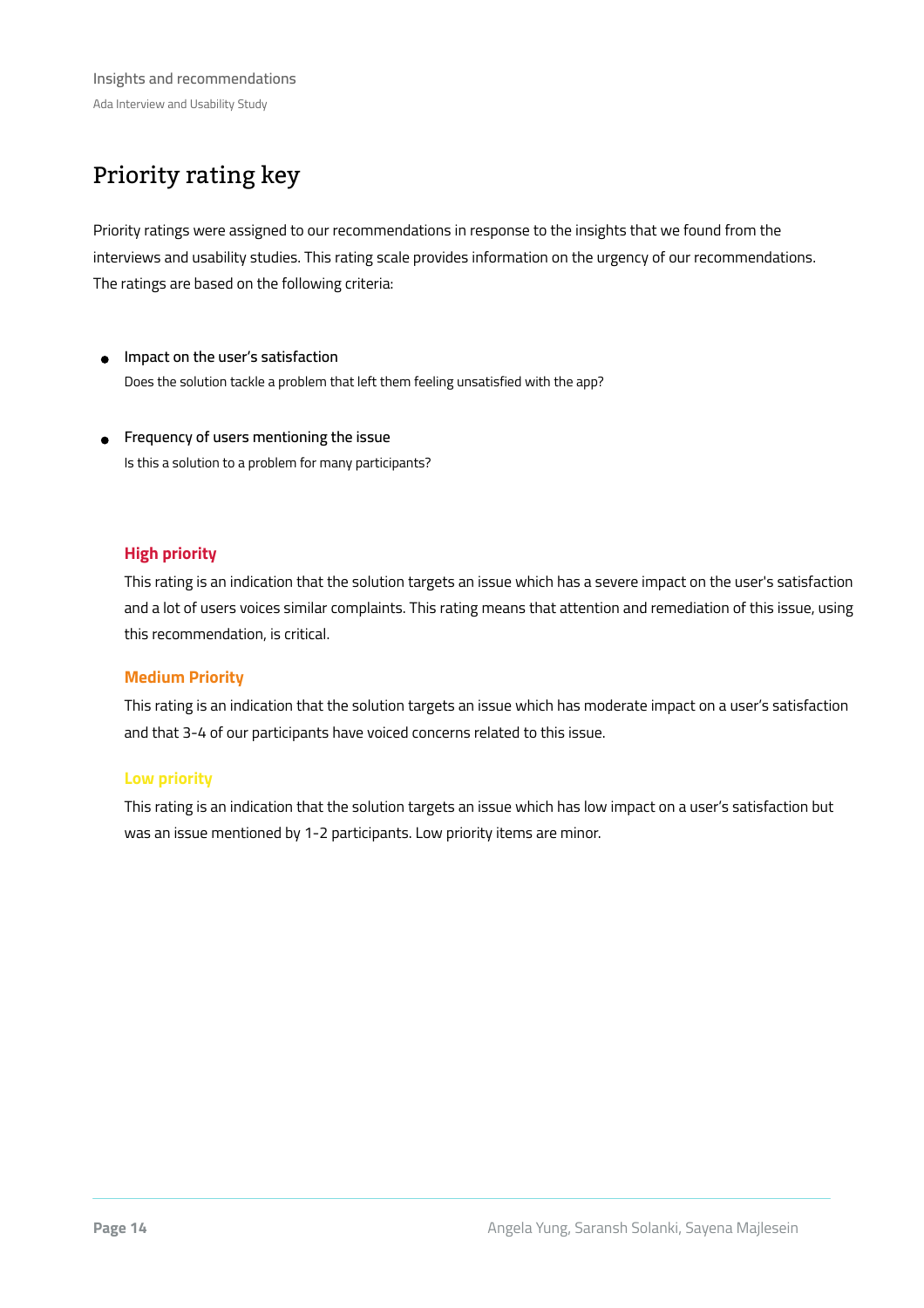## Users do not feel that symptom input on Ada is a comprehensive process

Ada's AI logical structure does not match users' mental models. Often times it asks questions which feel unnatural to the user. Participants also mentioned that Ada's symptom selection was not comprehensive and only allowed users to input closest matching ones. When this was the case, participants became doubtful of the accuracy of the results. Participants believed that trusting only what patients say without analyzing the other plethora of vital signs and medical information could lead to an incorrect diagnosis. As a result, participants were more likely to trust their doctor over the app when there is a discrepancy between the two opinions.

**"I could not find my symptom so I had to choose something similar" P4**

**"It asked many strange and irrelevant questions. Only one question seemed useful" P3**

**"When my symptoms were not found I thought this won't work" P5**

**"Ada is not able to get all my vital signs" P4**

**"There is an app where you can take a picture of your skin and it tells you about your condition, I like that" P2**

### **Design Recommendation**

Allow users to input symptoms without a great deal of cognitive load by providing understandable cues and hints. The app should also allow users to input vital signs and symptoms using photos or videos. The ability to provide the service with additional information will allow them to feel more confident about the diagnosis. **High priority**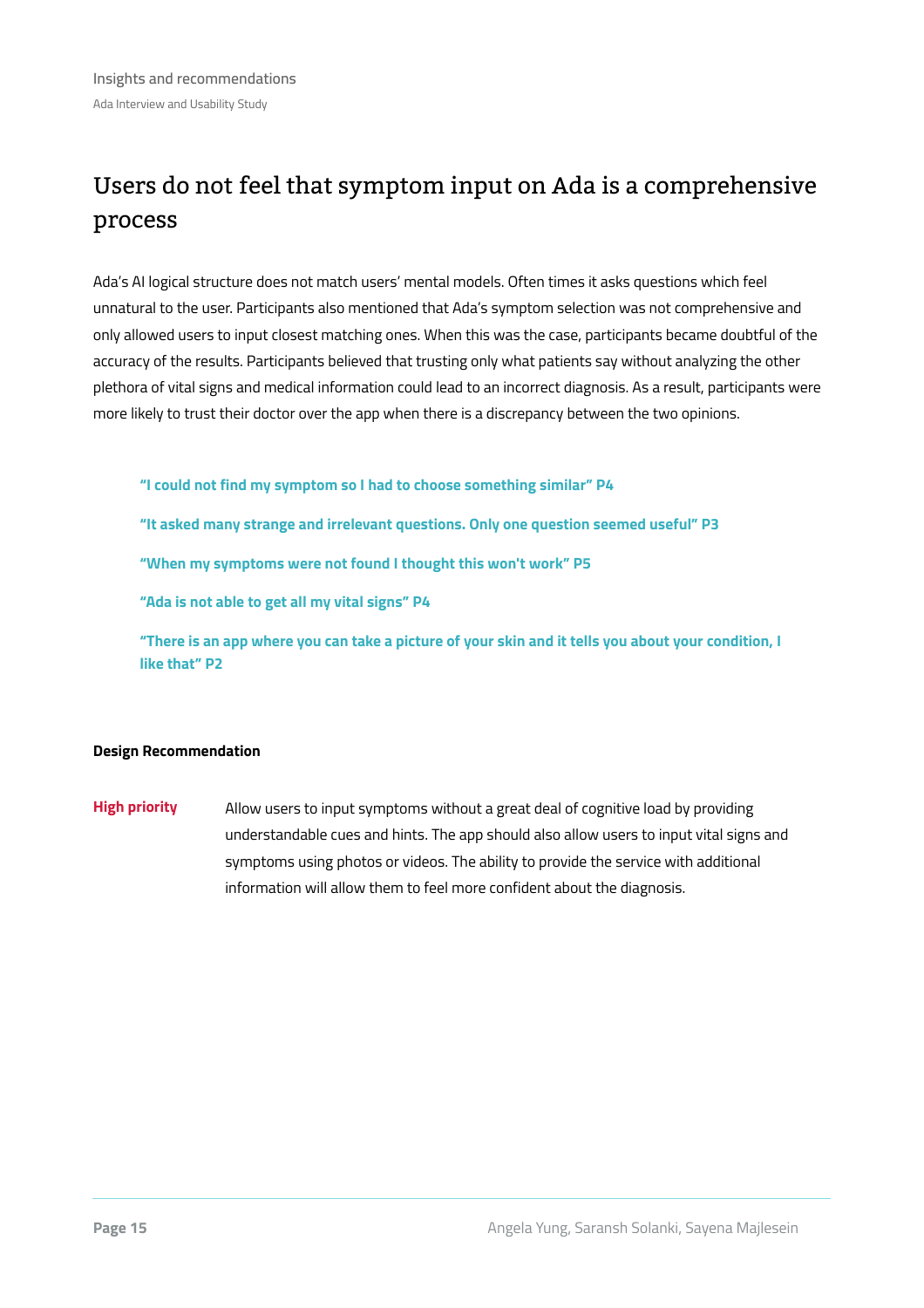## The information that Ada provides about the diagnosis is too technical.

The language used in the app was very technical which many users felt was unpalatable. They found it to be full of jargon, and as a result, it was not effective in providing useful information. In general, participants said they wanted resources and education about their medical conditions. While many doctors do not provide sufficient information post-diagnosis, participants felt that Ada provided less in the way of resources and feedback. Due to these limitations, participants believed the app to be insufficient even as a supplement to their doctor's opinion. Participants would feel more comfortable with the app if they were provided with photos or videos to aid diagnosis and condition explanations.

**"The user is not an expert, but the app explains things as if the user is expected to know these things." P2**

**"I wanted more resources from my doctor but he just diagnosed me, gave me a prescription, and left" P3**

**"I don't really understand the terms so having photos and videos would help" P2**

### **Design Recommendations**

- Provide the diagnosis and results of the assessment in easy and comprehensible terms. **High priority**
- Along with the current information (which is more around the demography of the past patients with the diagnosis), Ada needs to provide users with supplemental photo and video descriptions which help them understand the assessment better. **Medium priority**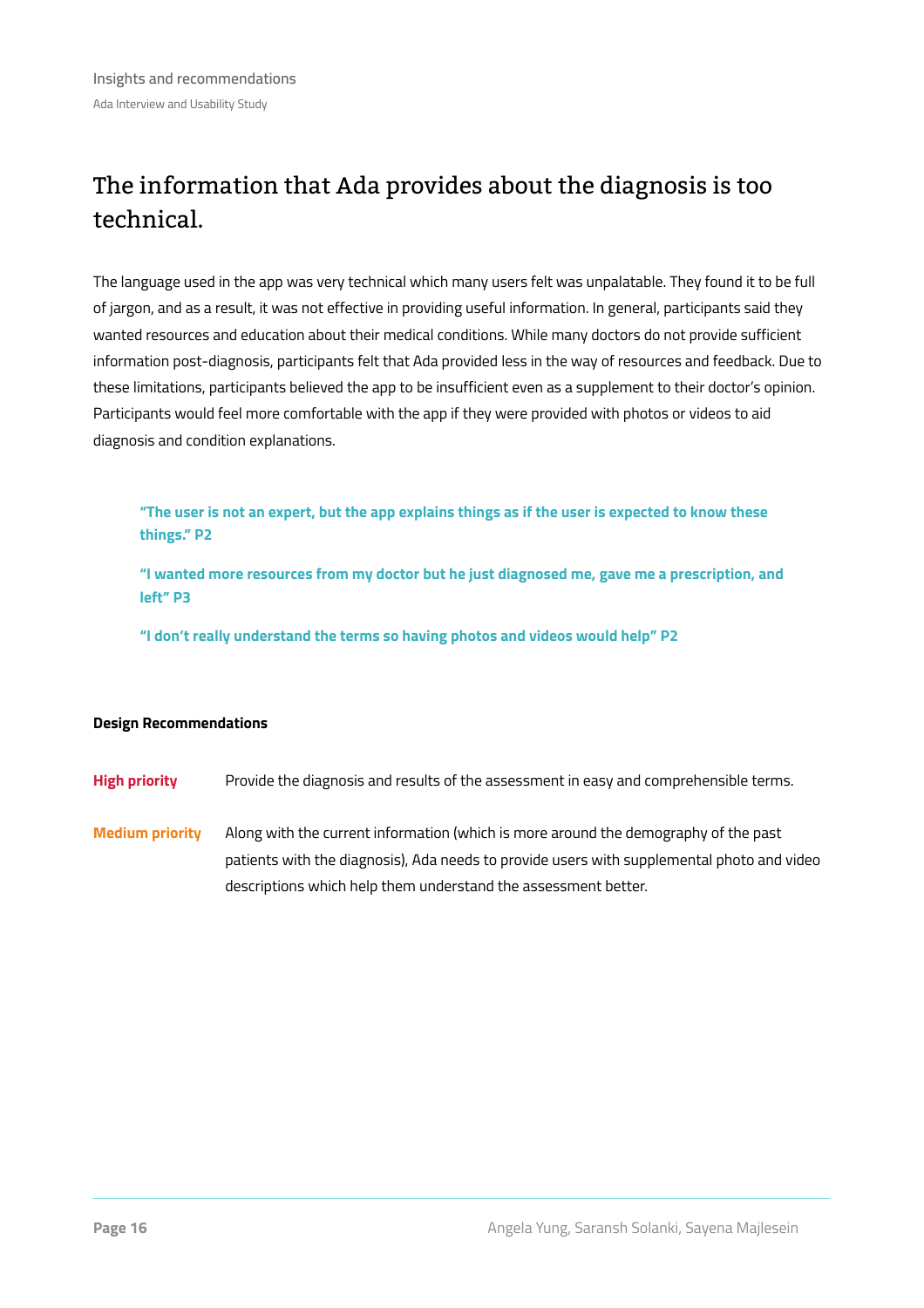## The interaction with Ada is not natural and does not feel like they are talking to a real doctor.

Participants mentioned that the aspects of their interactions with real doctors that foster trust do not occur when they are using Ada. For example, typing to a bot felt like an interaction with a machine. At a real doctor's appointment, you would able to ask the doctor further questions or request additional feedback. Ada currently does not use a holistic approach when gathering information to suggest possible diagnoses or to recreate the doctor-patient relationship. Relying on what patients say without analyzing the other plethora of vital signs and medical history could potentially lead to an incorrect diagnosis. In addition, Ada currently lists several possible diagnoses. In a written format, it was very noticeable to users and negatively impacted their trust.

- **"It feels like I'm talking to a machine. If you could speak to it, it might feel more trustworthy." P2**
- **"I don't know which one is my condition. I would still need to visit a doctor after using the app," P1**

**"3 results? Which one is correct? Which one should I trust? Imagine a doctor telling you 'you have 3 possible issues'" P5**

### **Design Recommendations**

- We recommend switching the Ada format to a voice interface so users can sustain a conversation with the AI assistant and ask questions. Being able to talk about their symptoms is a more natural interaction, wherein Ada can recreate a lot of the intricacies of the doctor-patient communication. **High priority**
- During their assessment, doctors often come up with multiple possible diagnoses. However, they construct the next steps in a manner that doesn't make the patient realize the ambiguity of the process. Ada should replicate this recommendation process during their assessment. **Medium priority**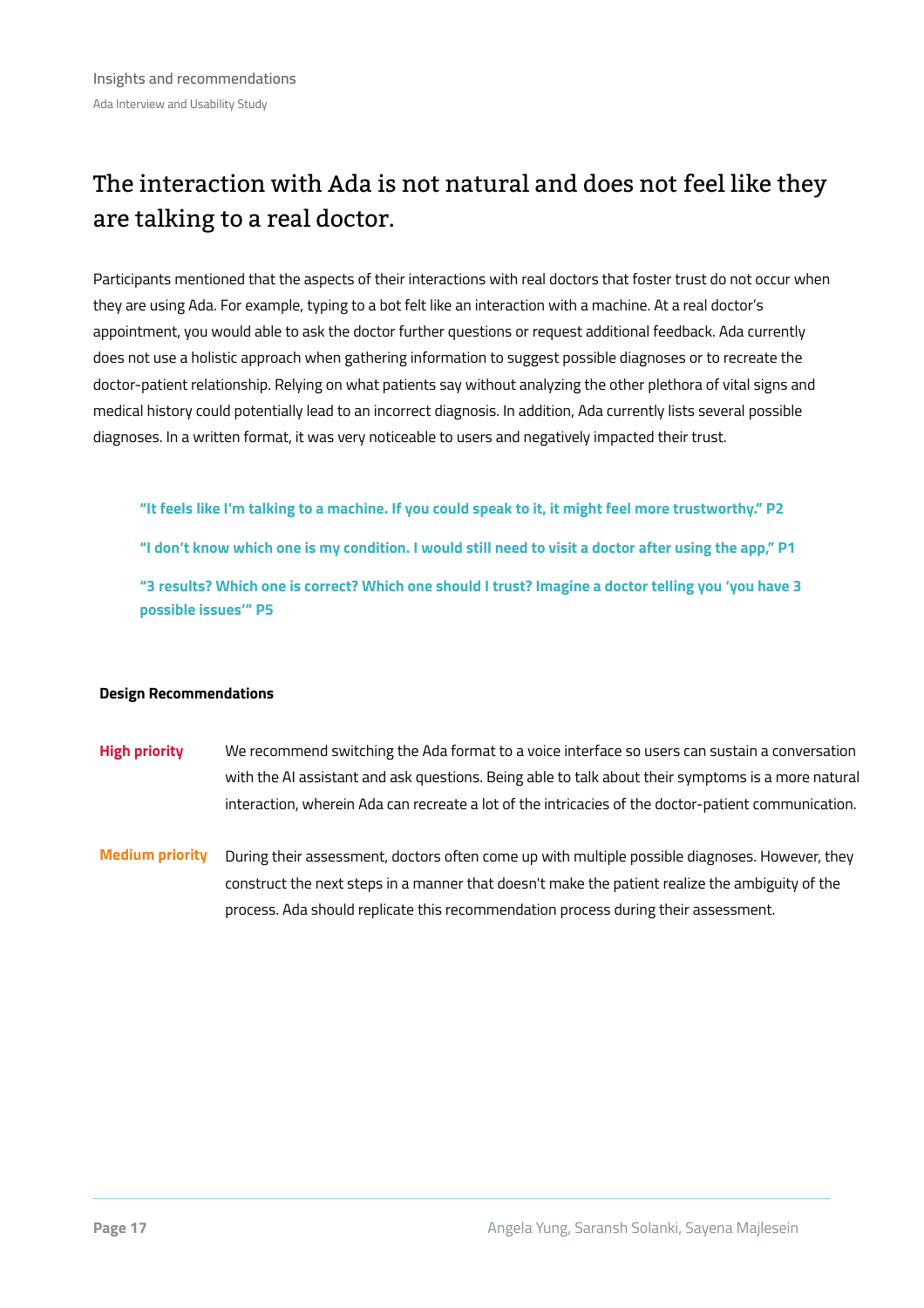## Users do not trust Ada because they are unsure of its role in their healthcare.

Many of our participants used Ada as a second opinion. During the usability tests, a few users got a diagnosis that conflicted with their doctor's opinion. They were quick to judge the app and were not likely to use it again due to the mistake. Another notable complaint was the app was not able to provide "next steps" or any additional feedback. Users simply did not know what to do with the information obtained from the app. At the same time, Ada does not keep a log of your assessments and diagnoses. It does not correlate with 2 adjacent diagnoses to find possible patterns. While Ada is marketed as a smart-phone doctor, users are finding that this is not an effective use of the current technology. Due to this major limitation, many participants were confused on what Ada's purpose is and how it fits into their already established medical system. Participants mentioned that if the app was somehow linked to their doctor, they would be more likely to trust it.

**"I just wasted 15 mins on ADA. What next? Go back and find a doctor." P4**

**"This is not the diagnosis my doctor gave. I don't trust Ada anymore" P3**

**"I would trust it more if it was related to my doctor's appointment or if it was endorsed by my doctor" P3**

**"I used Ada a week back to find out I had viral flu. Now I have headaches. Ada can't tell that they were due to the same issue." P4**

### **Design Recommendations**

| <b>High priority</b> | Give users next steps and link the app with a platform for them to connect to a doctor and               |
|----------------------|----------------------------------------------------------------------------------------------------------|
|                      | validate these results, similar to a triage doctor.                                                      |
| Low priority         | Store patient's health records and previous assessments to give a better and more accurate<br>diagnosis. |
| Low priority         | Link Ada with their insurance provider to simplify finding care process.                                 |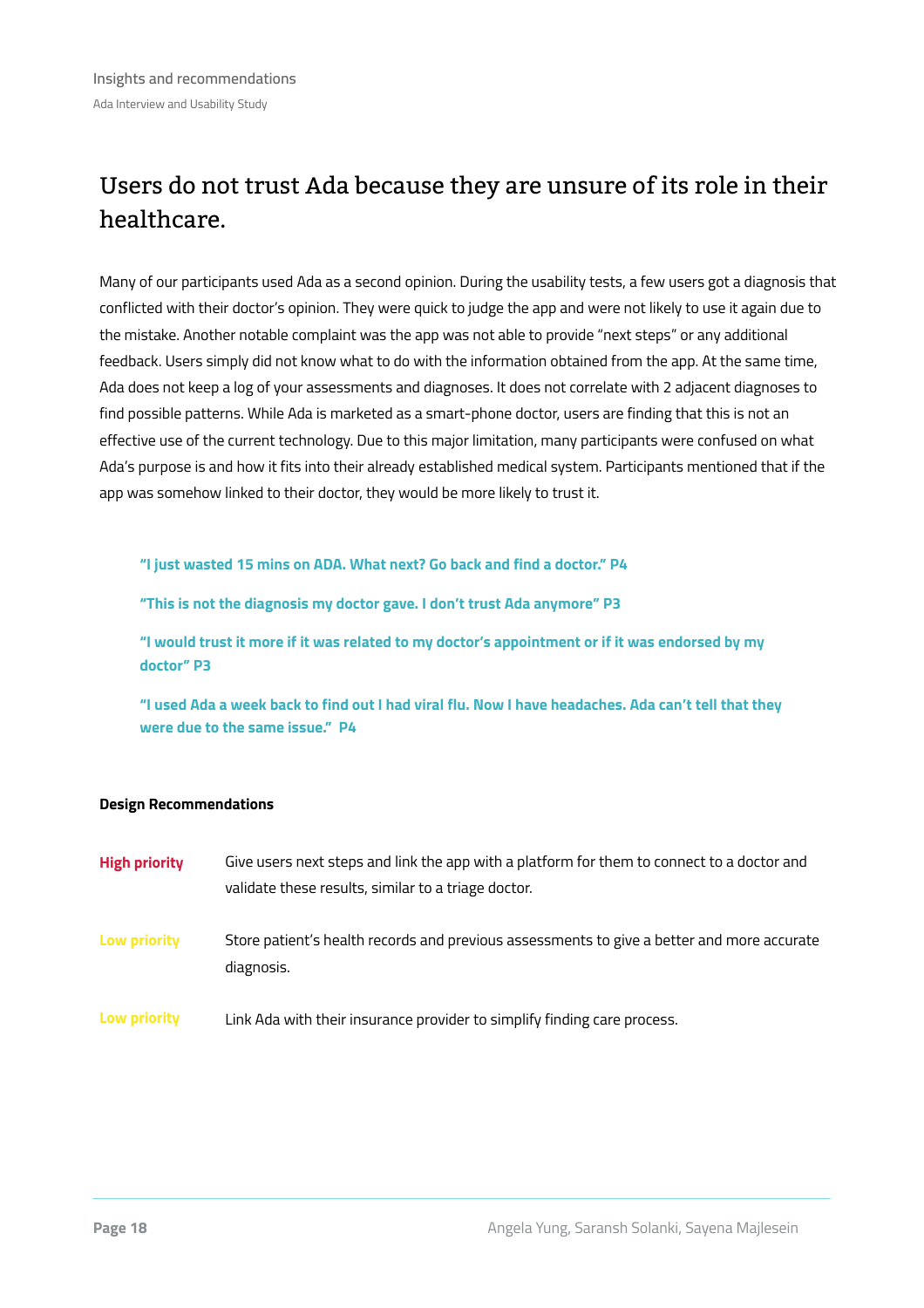**Insights and recommendations** Ada Interview and Usability Study

## Usability Issues

Participants pointed out that you are unable to go back to an old question without closing out of the app and you are unable to edit old symptoms that you had previously input. There were no other major usability issues that hindered participants from being able to successfully use the app. Most complains were about the output of the app rather than the usability.

**"I can't edit/add to old symptoms. What if I wanted to add to an existing condition?" P3**

**"When you press the back button, the app closes" P5**

### **Design Recommendation**

- **Low priority** Allow users to go back to change answers when inputting symptoms/answering questions
- **Medium priority** Allow participants to go back to old symptoms and add to it (for chronic or long-lasting conditions.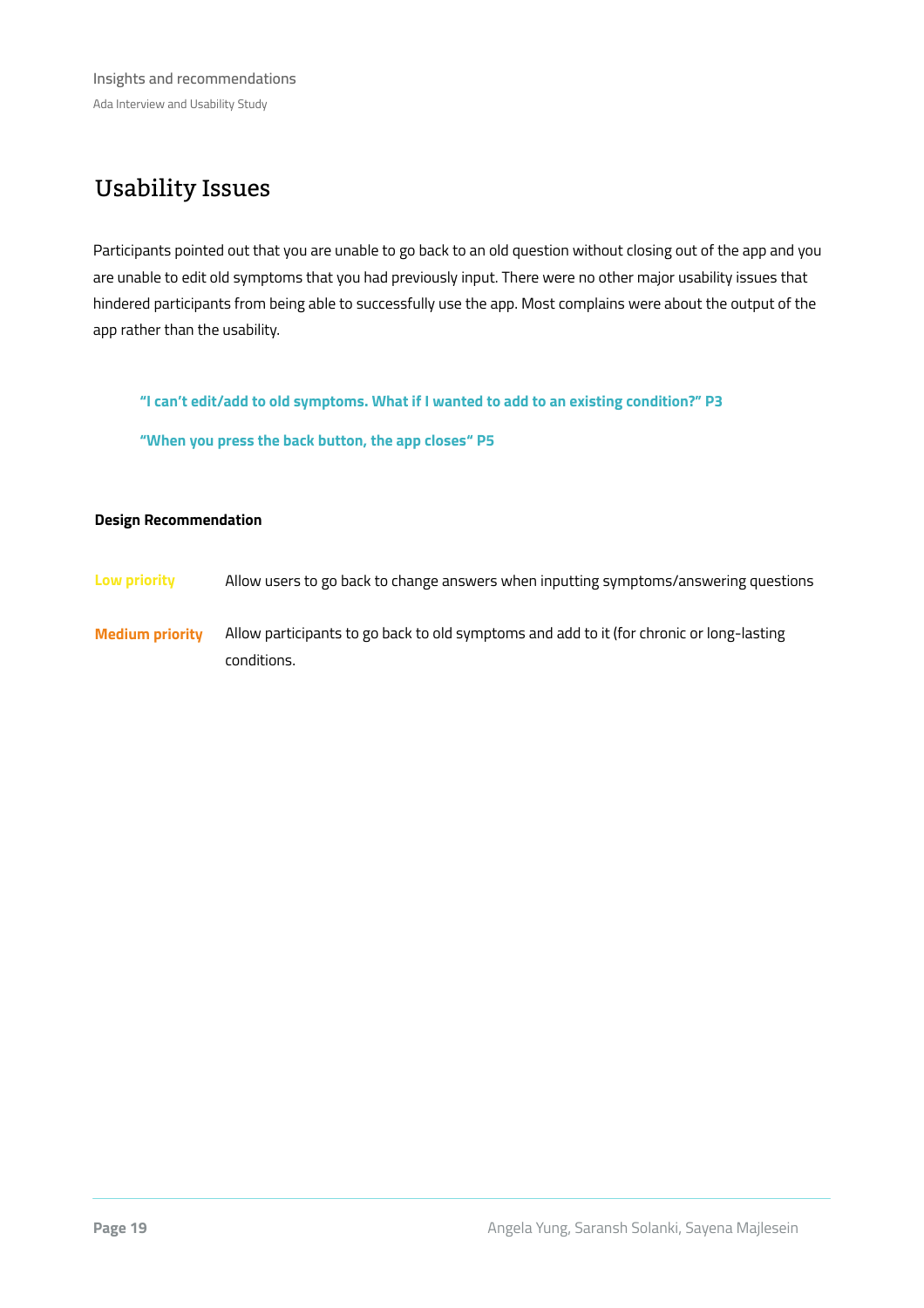# Study Limitations

## Only Ada users

We initially planned to test multiple health assistants but all of our participants happened to use Ada. We were able to gain many insights from just Ada so we focused our research on this particular app.

## Remote Testing Issues

Given the time constraints of the project and the low usage rate of Ada in the US market, a few of our users had to be tested remotely. Remote testing required additional commitment from the participants to download applications and complete steps online. This proved to be a hassle and time consuming for our participants. We also had some issues viewing the screens while they were completing user testings. Zoom user had a lag so the screens were not in real time.

## Lack of diversity in the participation group

All 5 participants identified themselves as early adopters of technology. Some of them tried Ada because of it getting featured in various tech blogs like Wired, which got their attention. We don't think that the issues identified are exclusive to only these set of users, however, a more diverse group (different nationalities, cultures, demography) could have given us some more insights. The economy impacts the problems and needs around healthcare so future research could explore how Ada's purpose changes according to these factors.

## Voice interface requires additional research

While switching to a voice interface can help Ada improve its interactions with users, we were not able to gain information in this study about what form the voice interface should take. Future research should include focusing on both secondary research and user's preferences in relation to voice interfaces.